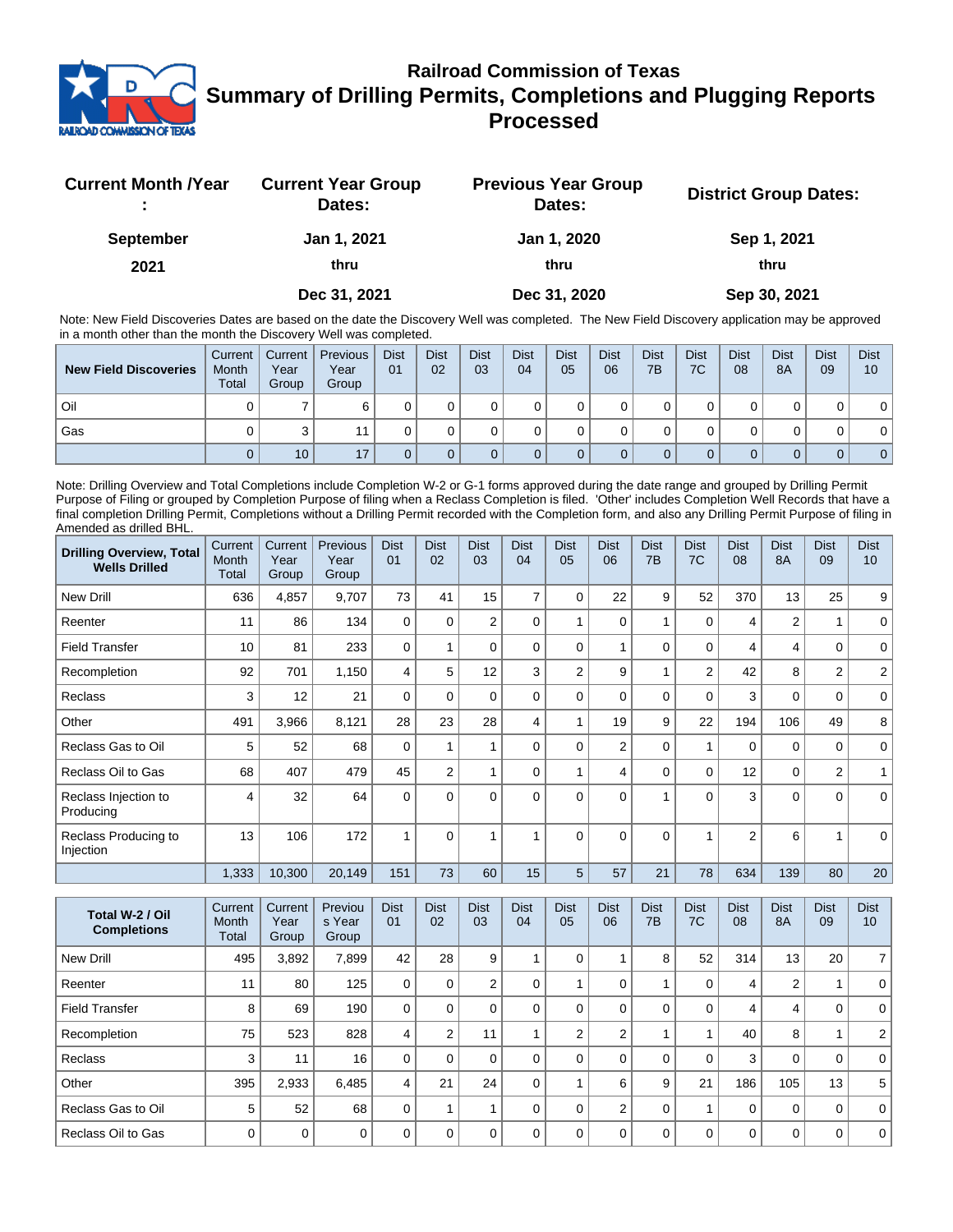| Total W-2 / Oil<br><b>Completions</b> | Current<br><b>Month</b><br>Total | Current<br>Year<br>Group | Previou<br>s Year<br>Group | <b>Dist</b><br>01 | <b>Dist</b><br>02 | <b>Dist</b><br>03 | <b>Dist</b><br>04 | <b>Dist</b><br>05 | <b>Dist</b><br>06 | <b>Dist</b><br>7B | Dist<br>7C | <b>Dist</b><br>08 | <b>Dist</b><br><b>8A</b> | <b>Dist</b><br>09 | <b>Dist</b><br>10 |
|---------------------------------------|----------------------------------|--------------------------|----------------------------|-------------------|-------------------|-------------------|-------------------|-------------------|-------------------|-------------------|------------|-------------------|--------------------------|-------------------|-------------------|
| Reclass Injection to<br>Producing     | ◠                                | 30                       | 64                         |                   |                   |                   | 0                 |                   |                   |                   |            | ◠<br>د            | 0                        | 0                 | 0                 |
| Reclass Producing to<br>Injection     | 12                               | 101                      | 163                        |                   | υ                 |                   | 0                 |                   |                   |                   |            | ົ<br>∠            | 6                        |                   | 0                 |
|                                       | 1,007                            | 7,691                    | 15,838                     | 51                | 52                | 48                | $\Omega$          |                   | 11                | 19                | 76         | 556               | 138                      | 36                | 14                |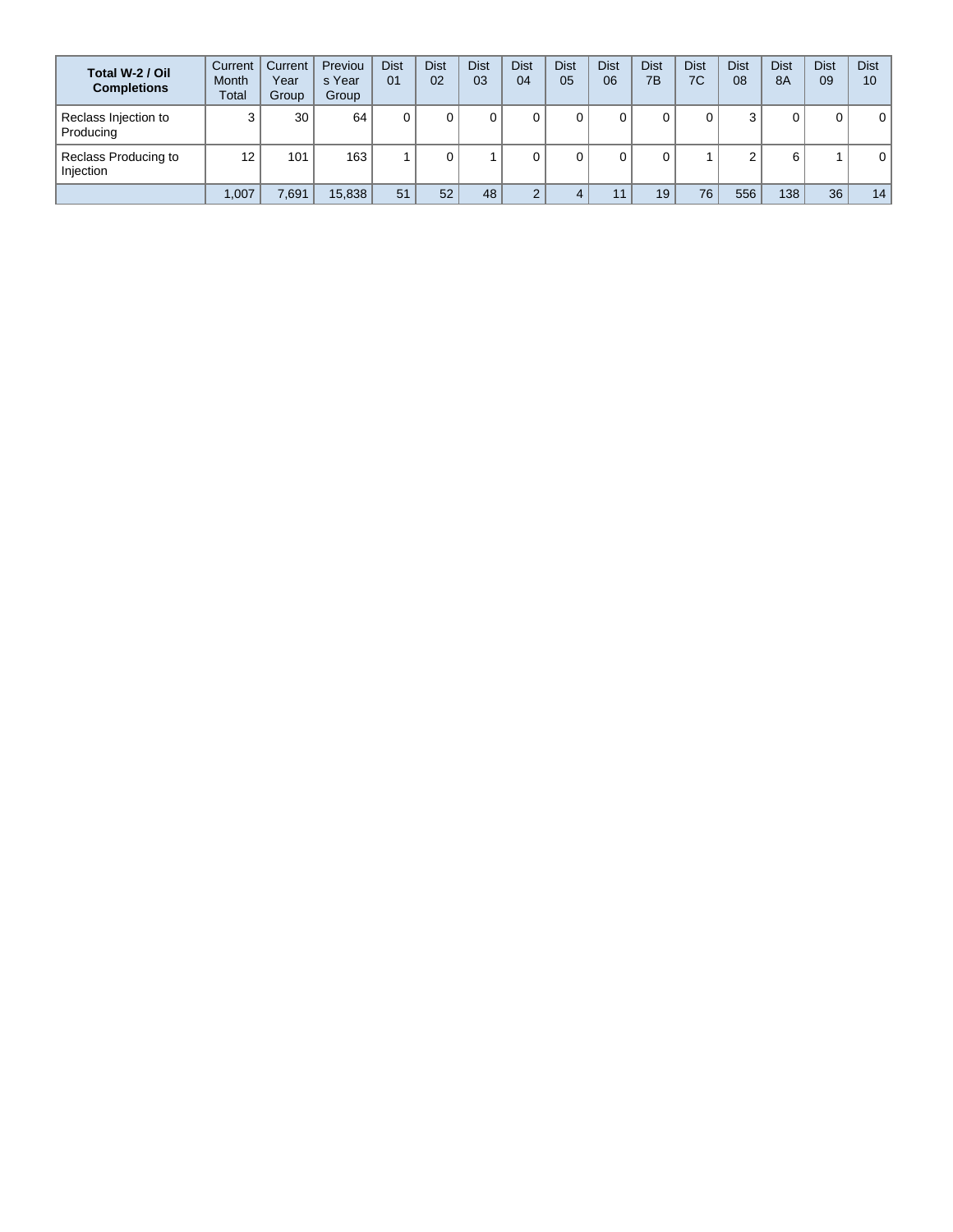| Total G-1 / Gas<br><b>Completion</b> | Current<br>Month<br>Total | Current<br>Year<br>Group | Previou<br>s Year<br>Group | <b>Dist</b><br>01 | <b>Dist</b><br>02 | <b>Dist</b><br>03 | <b>Dist</b><br>04 | <b>Dist</b><br>05 | <b>Dist</b><br>06 | <b>Dist</b><br>7B | <b>Dist</b><br>7C | <b>Dist</b><br>08 | <b>Dist</b><br><b>8A</b> | <b>Dist</b><br>09 | <b>Dist</b><br>10 <sup>1</sup> |
|--------------------------------------|---------------------------|--------------------------|----------------------------|-------------------|-------------------|-------------------|-------------------|-------------------|-------------------|-------------------|-------------------|-------------------|--------------------------|-------------------|--------------------------------|
| <b>New Drill</b>                     | 141                       | 965                      | 1,808                      | 31                | 13                | 6                 | 6                 | 0                 | 21                |                   | 0                 | 56                | 0                        | 5                 | $\overline{2}$                 |
| Reenter                              | $\Omega$                  | 6                        | 9                          | 0                 | 0                 | $\Omega$          | 0                 | $\Omega$          | $\Omega$          | $\Omega$          | $\Omega$          | 0                 | $\Omega$                 | 0                 | $\mathbf 0$                    |
| <b>Field Transfer</b>                | $\overline{2}$            | 12                       | 43                         | $\mathbf 0$       |                   | $\Omega$          | $\Omega$          | $\Omega$          |                   | $\Omega$          | 0                 | 0                 | $\Omega$                 | 0                 | $\mathbf 0$                    |
| Recompletion                         | 17                        | 178                      | 322                        | $\Omega$          | 3                 |                   | $\overline{2}$    | $\Omega$          | 7                 | $\Omega$          | 1                 | $\overline{2}$    | $\Omega$                 | 1                 | $\mathbf 0$                    |
| <b>Reclass</b>                       | $\Omega$                  |                          | 5                          | $\mathbf{0}$      | 0                 | $\Omega$          | 0                 | $\Omega$          | $\Omega$          | $\Omega$          | $\Omega$          | $\mathbf{0}$      | $\Omega$                 | 0                 | $\mathbf 0$                    |
| Other                                | 96                        | 1,033                    | 1,636                      | 24                | $\overline{2}$    | 4                 | 4                 | $\Omega$          | 13                | 0                 | 1                 | 8                 | 1                        | 36                | 3                              |
| Reclass Gas to Oil                   | 0                         | 0                        | $\Omega$                   | $\Omega$          | $\Omega$          | $\Omega$          | 0                 | $\Omega$          | $\Omega$          | $\Omega$          | 0                 | 0                 | $\Omega$                 | 0                 | $\mathbf{0}$                   |
| Reclass Oil to Gas                   | 68                        | 407                      | 479                        | 45                | $\overline{2}$    |                   | 0                 |                   | 4                 | 0                 | 0                 | 12                | $\mathbf 0$              | $\overline{2}$    | 1                              |
| Reclass Injection to<br>Producing    | $\overline{\mathbf{A}}$   | $\overline{2}$           | $\Omega$                   | $\Omega$          | $\Omega$          | $\Omega$          | $\Omega$          | $\Omega$          | $\Omega$          |                   | $\Omega$          | $\Omega$          | $\Omega$                 | $\Omega$          | $\mathbf{0}$                   |
| Reclass Producing to<br>Injection    |                           | 5                        | 9                          | $\mathbf{0}$      | $\Omega$          | $\Omega$          |                   | $\Omega$          | $\Omega$          | $\Omega$          | $\Omega$          | $\Omega$          | $\Omega$                 | $\Omega$          | $\mathbf 0$                    |
|                                      | 326                       | 2,609                    | 4,311                      | 100               | 21                | 12                | 13                |                   | 46                | $\overline{2}$    | $\overline{2}$    | 78                | $\overline{A}$           | 44                | 6                              |

Note: Total Underground Injection Control Completions include W-2 and G-1 Completions approved during the date range where the Completion Well Type is in Active UIC or Shut-in UIC.

| <b>Total Underground</b><br><b>Injection Control</b><br><b>Completions</b> | Current<br>Month<br>Total | Current<br>Year<br>Group | Previou<br>s Year<br>Group | <b>Dist</b><br>0 <sub>1</sub> | <b>Dist</b><br>02 | <b>Dist</b><br>03 | <b>Dist</b><br>04 | <b>Dist</b><br>05 | Dist<br>06 | <b>Dist</b><br>7B | Dist<br>7C        | Dist<br>08 | <b>Dist</b><br><b>8A</b> | <b>Dist</b><br>09 | <b>Dist</b><br>10 |
|----------------------------------------------------------------------------|---------------------------|--------------------------|----------------------------|-------------------------------|-------------------|-------------------|-------------------|-------------------|------------|-------------------|-------------------|------------|--------------------------|-------------------|-------------------|
| $Oil / W-2$                                                                | 255                       | .316                     | 1.864                      |                               | a                 | 29                |                   |                   | 5          | 9                 | 3                 | 90         | 99                       |                   |                   |
| Gas / G-1                                                                  | 10                        | 56                       | 93                         |                               |                   |                   |                   |                   | ≘          |                   |                   |            | 0                        | 3                 | 0                 |
|                                                                            | 265                       | ,372                     | 1,957                      |                               |                   | 29                |                   |                   | 8          | 9                 | $\mathbf{a}$<br>J | 92         | 99                       | 10                |                   |

Note: Total Wellbore Profile Completions includes W-2 and G-1 Completions approved during the date range grouped by the Wellbore Profile from the Completion form.

| Total W-2 / Oil<br><b>Wellbore Profile</b><br><b>Completions</b> | Current<br>Month<br>Total | Current<br>Year<br>Group | Previou<br>s Year<br>Group | <b>Dist</b><br>01 | <b>Dist</b><br>02 | <b>Dist</b><br>03 | <b>Dist</b><br>04 | <b>Dist</b><br>05 | <b>Dist</b><br>06 | <b>Dist</b><br>7 <sub>B</sub> | <b>Dist</b><br>7C | <b>Dist</b><br>08 | <b>Dist</b><br><b>8A</b> | <b>Dist</b><br>09 | <b>Dist</b><br>10 |
|------------------------------------------------------------------|---------------------------|--------------------------|----------------------------|-------------------|-------------------|-------------------|-------------------|-------------------|-------------------|-------------------------------|-------------------|-------------------|--------------------------|-------------------|-------------------|
| Horizontal                                                       | 522                       | 4,573                    | 10,391                     | 44                | 47                | 8                 |                   |                   | $\sim$            |                               | 56                | 353               | 10                       |                   | $\mathbf 0$       |
| Vertical                                                         | 307                       | 2.270                    | 4.043                      | 6                 | 3                 | 18 <sub>1</sub>   | C                 | 3                 | 9                 | $12 \overline{ }$             | 16                | 143               | 50                       | 32                | 13                |
| Directional                                                      | 19                        | 144                      | 554                        | 0                 | ◠                 | 6                 |                   |                   |                   | 0                             |                   | 5                 | 4                        | 0                 | $\mathbf{0}$      |
| Sidetrack                                                        | 6                         | 16                       | 27                         |                   | $\Omega$          | 4                 | 0                 |                   | $\Omega$          | 0                             | $\Omega$          | 0                 | 2                        | 0                 | $\mathbf 0$       |
| Unknown                                                          | 153                       | 688                      | 823                        |                   |                   | 12 <sup>2</sup>   |                   |                   |                   | 6                             | 3                 | 55                | 72                       | 3                 | $\mathbf{1}$      |
|                                                                  | 1,007                     | 7,691                    | 15,838                     | 51                | 52                | 48                | $\Omega$          | 4                 | 11                | 19                            | 76                | 556               | 138                      | 36                | 14                |

| Total G-1 / Gas<br><b>Wellbore Profile</b><br><b>Completions</b> | Current<br><b>Month</b><br>Total | Current<br>Year<br>Group | Previou<br>s Year<br>Group | <b>Dist</b><br>01 | <b>Dist</b><br>02 | <b>Dist</b><br>03 | <b>Dist</b><br>04 | <b>Dist</b><br>05 | <b>Dist</b><br>06 | <b>Dist</b><br>7B | <b>Dist</b><br>7C | <b>Dist</b><br>08 | <b>Dist</b><br>8A | <b>Dist</b><br>09 | <b>Dist</b><br>10 |
|------------------------------------------------------------------|----------------------------------|--------------------------|----------------------------|-------------------|-------------------|-------------------|-------------------|-------------------|-------------------|-------------------|-------------------|-------------------|-------------------|-------------------|-------------------|
| Horizontal                                                       | 256                              | 2.005                    | 3,327                      | 99                | 14                | 4                 | 4                 |                   | 26                | 0                 | 0                 | 71                | 0                 | 35                | 2 <sup>1</sup>    |
| Vertical                                                         | 53                               | 510                      | 791                        |                   | 6                 | 4                 |                   |                   | 15                | ◠                 | 2                 |                   |                   | 6                 | 2 <sup>1</sup>    |
| Directional                                                      | 9                                | 57                       | 138                        | 0                 |                   | 3                 |                   |                   | ◠                 | 0                 | 0                 | 0                 | 0                 |                   | 0 <sup>1</sup>    |
| Sidetrack                                                        |                                  | 4                        | 3                          | 0                 |                   | $\Omega$          |                   |                   |                   | 0                 | 0                 | 0                 | 0                 | 0                 | 0 <sup>1</sup>    |
| <b>Unknown</b>                                                   | 8                                | 33                       | 52                         | 0                 |                   |                   |                   |                   | 3                 | 0                 | 0                 | 0                 | 0                 | 2                 | 2 <sup>1</sup>    |
|                                                                  | 326                              | 2,609                    | 4,311                      | 100               | 21                | 12 <sup>°</sup>   | 13                |                   | 46                | $\overline{2}$    | $\overline{2}$    | 78                |                   | 44                | 6                 |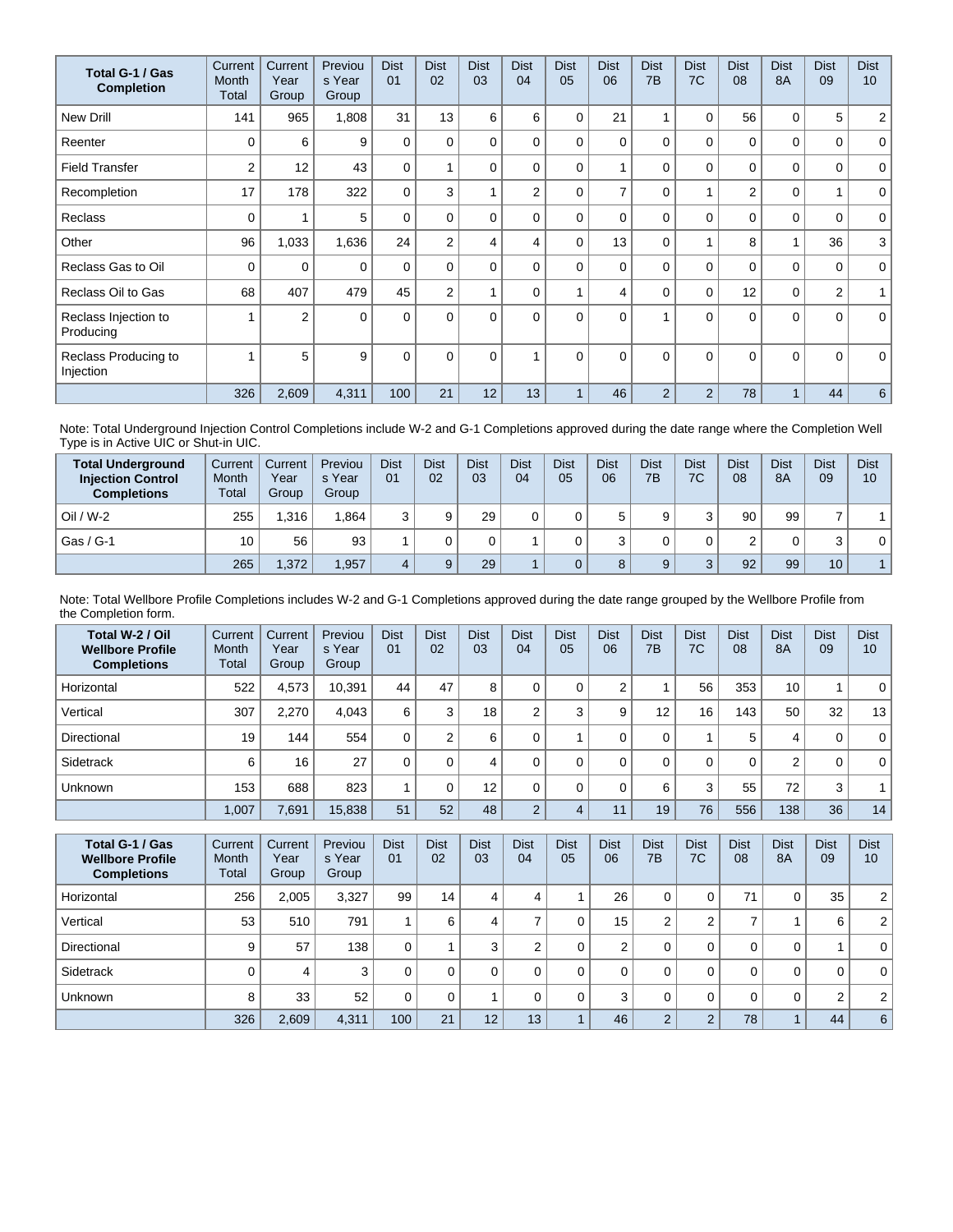Note: Dry Holes Drilled and Plugged is based on the W-3 Keyed Date and includes any W-3 Record where there is an associated Drilling Permit that is completed as a Dry Hole.

| Dry Holes Drilled and<br>Plugged | Current<br>Month<br>Total | Current<br>Year<br>Group | Previou<br>s Year<br>Group | <b>Dist</b><br>01 | <b>Dist</b><br>02 | <b>Dist</b><br>03 | <b>Dist</b><br>04 | <b>Dist</b><br>05 | <b>Dist</b><br>06 | <b>Dist</b><br>7B | <b>Dist</b><br>7C | <b>Dist</b><br>08 | <b>Dist</b><br>8A | <b>Dist</b><br>09 | <b>Dist</b><br>10 |
|----------------------------------|---------------------------|--------------------------|----------------------------|-------------------|-------------------|-------------------|-------------------|-------------------|-------------------|-------------------|-------------------|-------------------|-------------------|-------------------|-------------------|
| New Drill                        | 6                         | 112                      | 180                        | ⌒                 |                   |                   |                   |                   |                   |                   |                   |                   |                   |                   | $\mathbf{0}$      |
| Reenter                          |                           | 8                        | 19                         |                   |                   |                   |                   |                   |                   |                   |                   |                   |                   | 0                 | $\mathbf 0$       |
| Recompletion                     |                           |                          |                            |                   |                   |                   |                   |                   |                   |                   |                   |                   |                   | 0                 | $\mathbf{0}$      |
|                                  | 6                         | 120                      | 199                        | $\sim$            |                   |                   |                   |                   |                   |                   |                   |                   | $\Omega$          |                   | $\overline{0}$    |

## Note: Holes Plugged is based on the W-3 Keyed Date of the well plugged.

| <b>Holes Plugged</b>       | Current<br>Month<br>Total | Current<br>Year<br>Group | Previou<br>s Year<br>Group | <b>Dist</b><br>01 | <b>Dist</b><br>02 | <b>Dist</b><br>03 | <b>Dist</b><br>04 | <b>Dist</b><br>05 | <b>Dist</b><br>06 | <b>Dist</b><br>7B | <b>Dist</b><br>7C | <b>Dist</b><br>08 | <b>Dist</b><br><b>8A</b> | <b>Dist</b><br>09 | <b>Dist</b><br>10 |
|----------------------------|---------------------------|--------------------------|----------------------------|-------------------|-------------------|-------------------|-------------------|-------------------|-------------------|-------------------|-------------------|-------------------|--------------------------|-------------------|-------------------|
| <b>Total Holes Plugged</b> | 685                       | 4.722                    | 10.849                     | 30                | 24                | 23                | 38                |                   | 46                | 64                | 72                | 171               | 58                       | 113               | 41                |
|                            | 685                       | 4.722                    | 10.849                     | 30                | 24                | 23                | 38                |                   | 46                | 64                | 72 <sub>1</sub>   | 171               | 58                       | 113               | 41                |

Note: Original Drilling Permits includes total W-1 Drilling Permits approved during the date range and grouped by Drilling Permit Purpose of filing. Original Drilling Permits does not include Amended permit applications.

| <b>Total Original Drilling</b><br><b>Permits</b> | Current<br>Month<br>Total | Current<br>Year<br>Group | Previou<br>s Year<br>Group | <b>Dist</b><br>01 | <b>Dist</b><br>02 | <b>Dist</b><br>03 | <b>Dist</b><br>04 | <b>Dist</b><br>05 | <b>Dist</b><br>06 | <b>Dist</b><br>7B | <b>Dist</b><br>7C | <b>Dist</b><br>08 | <b>Dist</b><br><b>8A</b> | <b>Dist</b><br>09 | <b>Dist</b><br>10 |
|--------------------------------------------------|---------------------------|--------------------------|----------------------------|-------------------|-------------------|-------------------|-------------------|-------------------|-------------------|-------------------|-------------------|-------------------|--------------------------|-------------------|-------------------|
| New Drill                                        | 714                       | 5.503                    | 5.546                      | 75                | 53                | 22                | 8                 | 6                 | 38                | 19                | 35                | 382               | 25                       | 30                | 21                |
| Reenter                                          | 4                         | 62                       | 61                         |                   | 0                 |                   |                   |                   | 0                 | 0                 | 0                 | 2                 | 0                        | 0                 | $\overline{0}$    |
| <b>Field Transfer</b>                            | 0                         | 31                       | 182                        | $\Omega$          | $\Omega$          |                   |                   |                   | 0                 | 0                 | 0                 | 0                 | 0                        | 0                 | $\overline{0}$    |
| Recompletion                                     | 77                        | 712                      | 549                        |                   | 5                 |                   | 3                 |                   | 14                |                   | 3                 | 27                | 8                        | 3                 | 5 <sup>1</sup>    |
| Reclass                                          | 6                         | 24                       | 36                         |                   | 3                 | 0                 | $\Omega$          |                   | $\Omega$          | 0                 | 0                 | 3                 | 0                        | 0                 | $\overline{0}$    |
|                                                  | 801                       | 6,332                    | 6,374                      | 76                | 61                | 30                | 12                | 6                 | 52                | 20                | 38                | 414               | 33                       | 33                | 26                |

Note: Amended Drilling Permits includes a total of all Amended W-1 Drilling Permits approved during the date range and grouped by Drilling Permit Purpose of Filing.

| <b>Total Amended Drilling</b><br><b>Permits</b> | Current<br>Month<br>Total | Current<br>Year<br>Group | Previou<br>s Year<br>Group | <b>Dist</b><br>01 | <b>Dist</b><br>02 | <b>Dist</b><br>03 | <b>Dist</b><br>04 | <b>Dist</b><br>05 | <b>Dist</b><br>06 | <b>Dist</b><br>7B | <b>Dist</b><br>7C | <b>Dist</b><br>08 | <b>Dist</b><br>8A | <b>Dist</b><br>09 | <b>Dist</b><br>10 |
|-------------------------------------------------|---------------------------|--------------------------|----------------------------|-------------------|-------------------|-------------------|-------------------|-------------------|-------------------|-------------------|-------------------|-------------------|-------------------|-------------------|-------------------|
| New Drill                                       | 175                       | 1,706                    | 2,394                      | 17                | 4                 | 0                 | ⌒                 | 0                 | 16                | 2                 | 4                 | 124               | 4                 | ◠<br>۷            | $\overline{0}$    |
| Reenter                                         |                           | 4                        | 3                          | 0                 |                   | 0                 |                   | 0                 | 0                 | 0                 | 0                 | 0                 | 0                 | 0                 | $\overline{0}$    |
| <b>Field Transfer</b>                           |                           | 2                        | 8                          | 0                 |                   |                   |                   | 0                 | 0                 | 0                 | 0                 | 0                 | 0                 | 0                 | $\overline{0}$    |
| Recompletion                                    |                           | 34                       | 39                         | 0                 |                   | 0                 |                   | 0                 | 0                 | 0                 | 0                 |                   |                   | 0                 | $\overline{0}$    |
| Reclass                                         |                           |                          |                            | 0                 |                   | $\Omega$          |                   | 0                 | 0                 | 0                 | 0                 | 0                 | 0                 | 0                 | $\overline{0}$    |
|                                                 | 177                       | 1,747                    | 2,445                      | 17                | 4                 |                   | C                 | $\mathbf 0$       | 16                | $\overline{2}$    | $\overline{4}$    | 125               | 5                 | $\overline{2}$    | 0                 |

Note: Drilling Permit Wellbore Profiles includes total number of each Wellbore Profile associated to the Drilling Permit approved during the date range. More than one profile may be applied for on each Drilling Permit. Drilling Permit Wellbore Profiles does not include those on Amended permit applications.

| <b>Total Drilling Permit</b><br><b>Wellbore Profiles</b> | Current <sup>7</sup><br>Month<br>Total | Current<br>Year<br>Group | Previou<br>s Year<br>Group | <b>Dist</b><br>01 | <b>Dist</b><br>02 | <b>Dist</b><br>03 | <b>Dist</b><br>04 | <b>Dist</b><br>05 | <b>Dist</b><br>06 | <b>Dist</b><br>7B | <b>Dist</b><br>7C | <b>Dist</b><br>08 | <b>Dist</b><br>8A | <b>Dist</b><br>09 | <b>Dist</b><br>10 |
|----------------------------------------------------------|----------------------------------------|--------------------------|----------------------------|-------------------|-------------------|-------------------|-------------------|-------------------|-------------------|-------------------|-------------------|-------------------|-------------------|-------------------|-------------------|
| Horizontal                                               | 564                                    | 4.472                    | 4,651                      | 70                | 50                | 11                |                   | 5                 | 28                | 2                 | 33                | 344               | $\overline{7}$    | 8                 | 5                 |
| Vertical                                                 | 209                                    | 1.714                    | .587                       | 6                 | 10                | 12 <sub>1</sub>   | 10 <sub>1</sub>   |                   | 20                | 17                | 4                 | 66                | 18                | 24                | 21                |
| Directional                                              | 29                                     | 150                      | 143                        | 0                 |                   |                   |                   |                   | 4                 |                   |                   | 5                 | 8                 |                   | $\mathbf{0}$      |
| Sidetrack                                                |                                        | 15                       | 18                         | $\Omega$          |                   |                   |                   |                   |                   |                   | 0                 |                   |                   | 0                 | $\mathbf{0}$      |
|                                                          | 804                                    | 6,351                    | 6,399                      | 76                | 61                | 30                | 12                | 6                 | 52                | 20                | 38                | 416               | 34                | 33                | 26                |